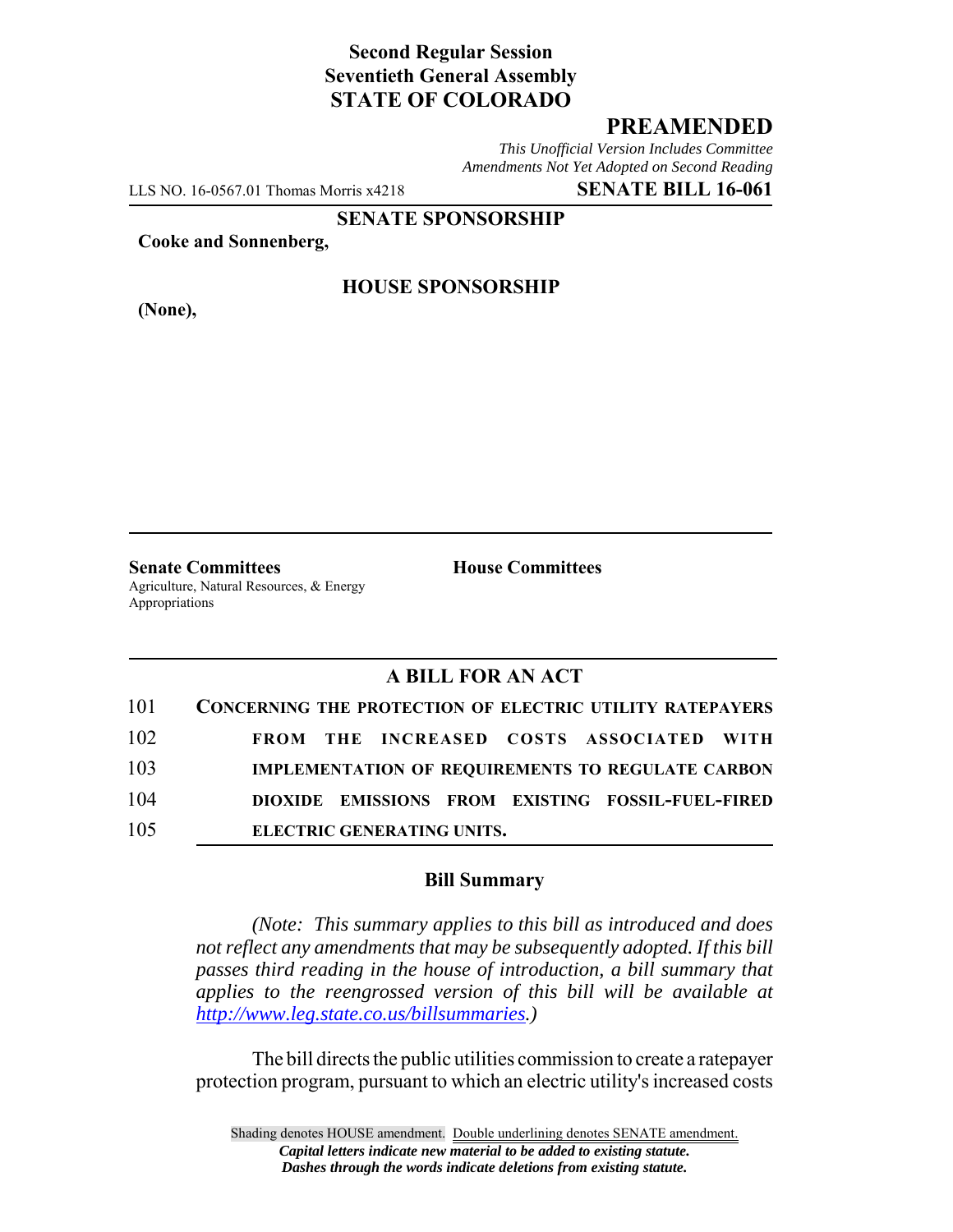attributable to compliance with the federal environmental protection agency's regulations that limit carbon dioxide emissions from existing fossil-fuel-fired electric generating units are paid from a state fund rather than by the utility's customers. The fund is financed by appropriations from the stationary sources control fund.

| $\mathbf{1}$   | Be it enacted by the General Assembly of the State of Colorado:       |
|----------------|-----------------------------------------------------------------------|
| $\overline{2}$ | <b>SECTION 1.</b> In Colorado Revised Statutes, add part 2 to article |
| 3              | 8.7 of title 40 as follows:                                           |
| $\overline{4}$ | PART <sub>2</sub>                                                     |
| 5              | ELECTRIC RATEPAYER PROTECTION                                         |
| 6              | 40-8.7-201. Short title. THE SHORT TITLE OF THIS PART 2 IS THE        |
| 7              | "RATEPAYER PROTECTION ACT".                                           |
| 8              | $40 - 8.7 - 202.$<br>Legislative declaration. (1) THE GENERAL         |
| 9              | <b>ASSEMBLY HEREBY:</b>                                               |
| 10             | (a) FINDS THAT:                                                       |
| 11             | (I) THE EPA HAS ADOPTED RULES UNDER SECTION 111 (d) OF THE            |
| 12             | FEDERAL "CLEAN AIR ACT" THAT DIRECT STATES TO REGULATE CARBON         |
| 13             | DIOXIDE EMISSIONS FROM EXISTING FOSSIL-FUEL-FIRED ELECTRIC            |
| 14             | <b>GENERATING UNITS;</b>                                              |
| 15             | (II) ON FEBRUARY 9, 2016, THE SUPREME COURT OF THE UNITED             |
| 16             | STATES GRANTED A STAY OF EPA'S 111 (d) RULES BASED ON A FINDING       |
| 17             | THAT IRREPARABLE HARM WOULD RESULT IF THE STAY WAS NOT GRANTED.       |
| 18             | THE COURT MADE IT CLEAR THAT THE STAY WILL BE EFFECTIVE THROUGH       |
| 19             | THE COMPLETION OF ANY PROCEEDINGS IN THE SUPREME COURT.               |
| 20             | (III) THESE RULES WILL HAVE A MAJOR IMPACT ON COLORADO'S              |
| 21             | <b>ECONOMY</b><br>REGULATING HOW ELECTRICITY IS<br>PRODUCED,<br>BY    |
| 22             | TRANSMITTED, DISTRIBUTED, AND CONSUMED WITHIN COLORADO;               |
| 23             | ALTHOUGH THE GOVERNOR AND THE DEPARTMENT HAVE<br>(IV)                 |

-2- 061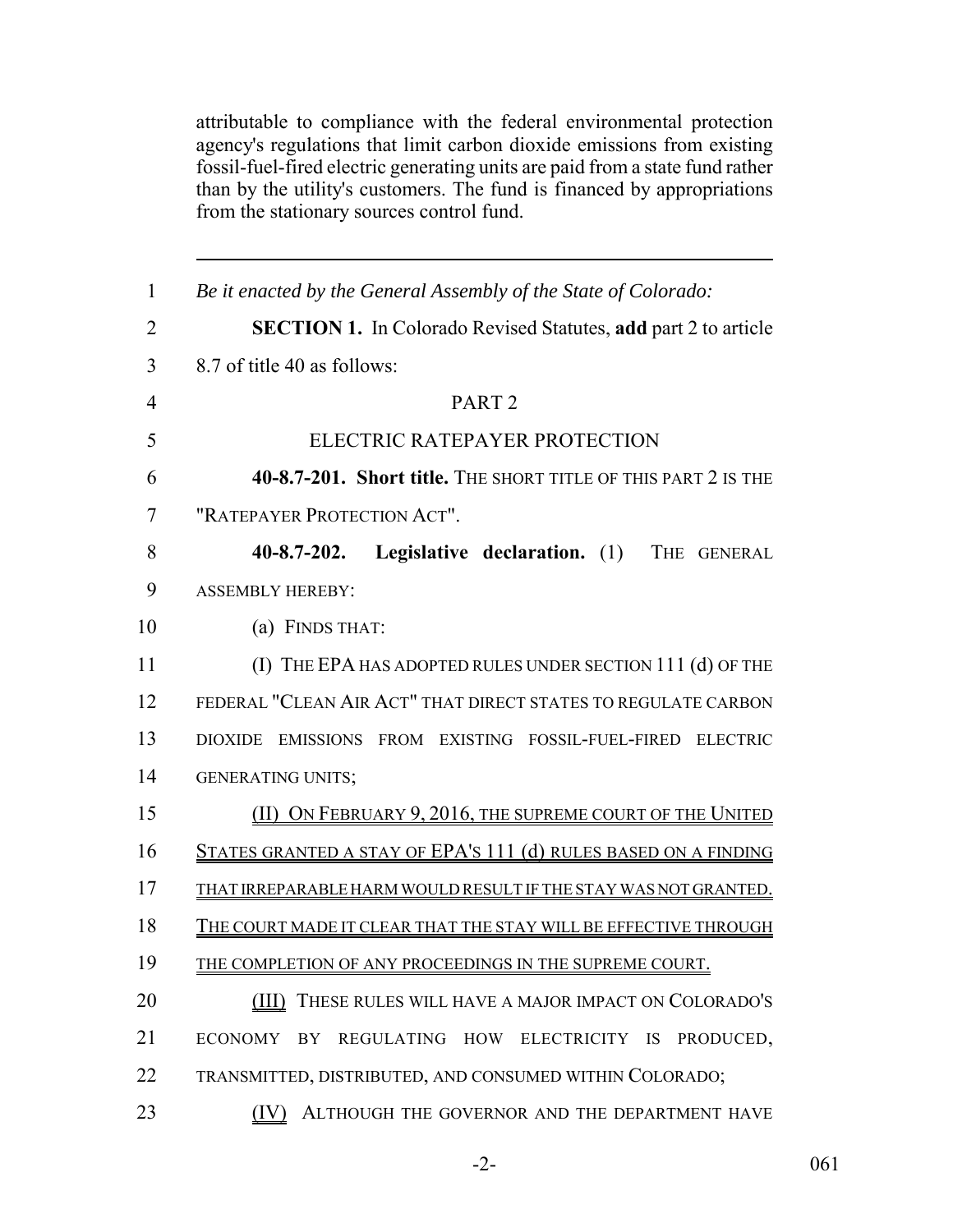COMMITTED TO DEVELOP A STATE PLAN THAT WILL NOT ADVERSELY IMPACT RATEPAYERS, IMPLEMENTING THE EPA'S RULES COULD AFFECT THE COST, RELIABILITY, AND FUTURE IMPROVEMENT OF ELECTRIC SERVICE WITHIN THE STATE OF COLORADO, AND THE DEPARTMENT, AS THE AGENCY RESPONSIBLE FOR DEVELOPING THE STATE PLAN, SHOULD BEAR THE FISCAL IMPACT OF A STATE PLAN THAT EFFECTS A RATE INCREASE;

 (b) DETERMINES THAT ELECTRIC UTILITY RATEPAYERS SHOULD BE PROTECTED FROM THESE ADVERSE IMPACTS; AND

 (c) DECLARES THAT THE GENERAL ASSEMBLY'S INTENT IN ENACTING THIS PART 2 IS TO AUTHORIZE A PROGRAM THAT ALLOWS ELECTRIC UTILITIES TO RECOVER THEIR COSTS ATTRIBUTABLE TO COMPLIANCE WITH THE FEDERAL EMISSION REGULATIONS WITHOUT 13 IMPOSING THOSE COSTS ON ELECTRIC UTILITY RATEPAYERS.

 **40-8.7-203. Definitions.** AS USED IN THIS PART 2, UNLESS THE CONTEXT OTHERWISE REQUIRES:

(1) "COMMISSION" MEANS THE PUBLIC UTILITIES COMMISSION.

 (2) "DEPARTMENT" MEANS THE DEPARTMENT OF PUBLIC HEALTH AND ENVIRONMENT.

 (3) "EPA" MEANS THE FEDERAL ENVIRONMENTAL PROTECTION AGENCY.

 (4) "FEDERAL EMISSION REGULATIONS" MEANS ANY FINAL RULES, 22 REGULATIONS, GUIDELINES, OR OTHER REQUIREMENTS THAT THE EPA MAY ADOPT FOR REGULATING CARBON DIOXIDE EMISSIONS FROM COVERED 24 ELECTRIC GENERATING UNITS UNDER SECTION 111 (d) OF THE FEDERAL "CLEAN AIR ACT", 42U.S.C. SEC.7401 ET SEQ., INCLUDING SPECIFICALLY 40 CFR PART 60 SUBPART TTTT, ALSO KNOWN AS THE CLEAN POWER PLAN.

-3- 061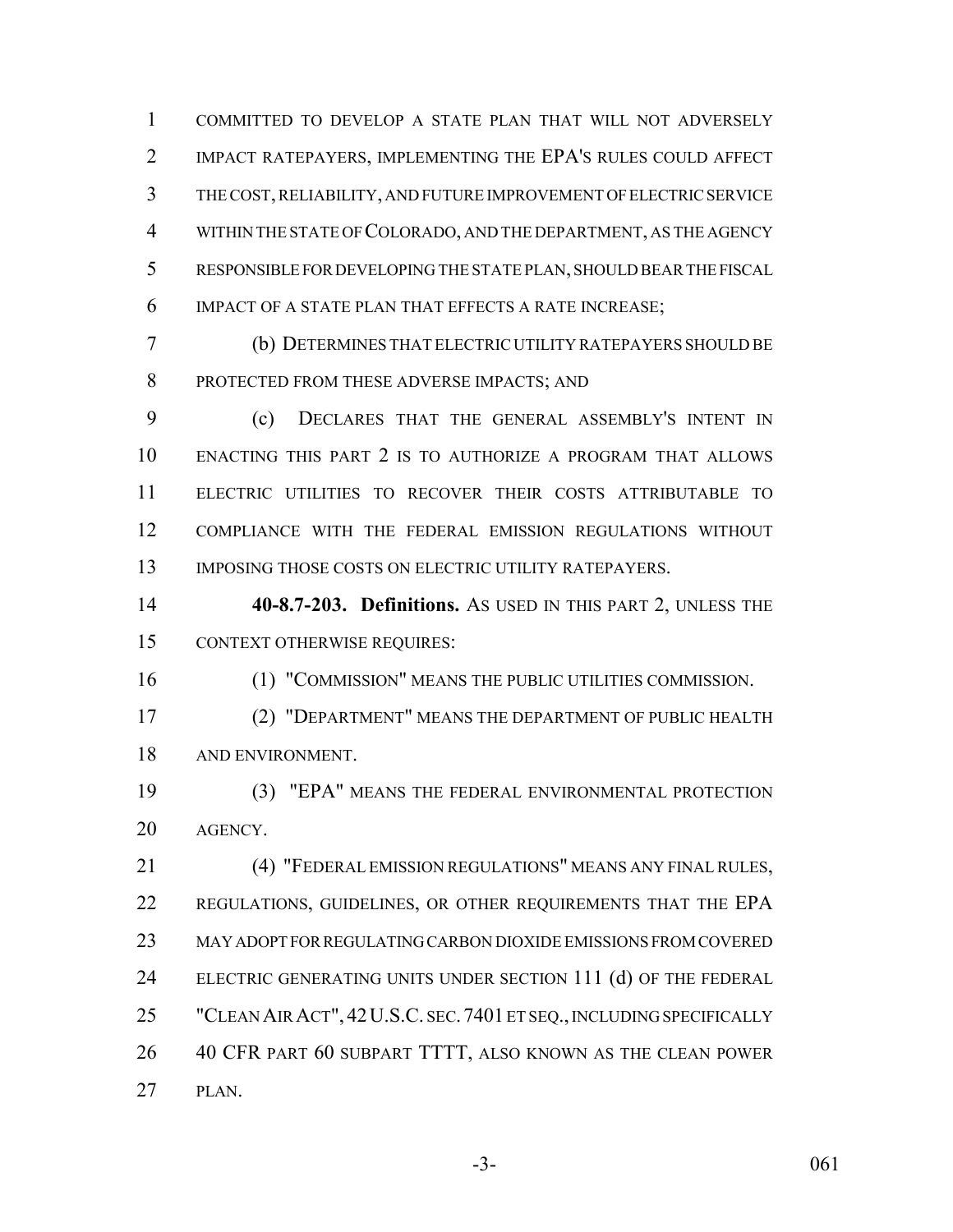(5) "FEDERAL PLAN" MEANS A PLAN TO ESTABLISH AND ENFORCE 2 IN COLORADO THE FEDERAL EMISSION REGULATIONS THAT THE EPA MAY ADOPT TO IMPLEMENT COLORADO'S OBLIGATIONS UNDER THE REGULATIONS.

 (6) "FUND" MEANS THE RATEPAYER PROTECTION FUND CREATED IN SECTION 24-38.5-110, C.R.S.

 (7) "STATE PLAN" MEANS A PLAN, WHETHER OR NOT INCORPORATED INTO THE STATE IMPLEMENTATION PLAN OR ADOPTED AS A STATE-ONLY RULE, TO ESTABLISH AND ENFORCE IN COLORADO THE FEDERAL EMISSION REGULATIONS THAT THE AIR QUALITY CONTROL COMMISSION MAY ADOPT TO IMPLEMENT COLORADO'S OBLIGATIONS UNDER THE REGULATIONS.

 **40-8.7-204. Ratepayer protection.** (1) ON OR BEFORE THE EFFECTIVE DATE OF ANY FEDERAL OR STATE PLAN, THE COMMISSION, AFTER CONSULTATION WITH AFFECTED UTILITIES AND AFTER HOLDING A HEARING PURSUANT TO ARTICLE 6 OF THIS TITLE, SHALL DEVELOP A PROGRAM TO IMPLEMENT THIS PART 2, INCLUDING:

 (a) GUIDANCE FOR UTILITIES REGARDING THE ALLOCATION OF COMPLIANCE COSTS TO CUSTOMERS;

20 (b) PROCEDURES FOR THE QUARTERLY REMITTANCE TO UTILITIES OF MONEY FROM THE FUND; AND

**(c) AN ANNUAL REPORT TO THE JOINT BUDGET COMMITTEE OF THE**  GENERAL ASSEMBLY BY NOVEMBER 1 OF EACH YEAR THAT IDENTIFIES THE AMOUNT OF MONEY THAT IS PROJECTED TO BE REPORTED TO THE COMMISSION IN THE SUCCEEDING STATE FISCAL YEAR PURSUANT TO PARAGRAPH (b) OF SUBSECTION (2) OF THIS SECTION.

27 (2) EACH UTILITY THAT, DUE TO ITS COMPLIANCE WITH THE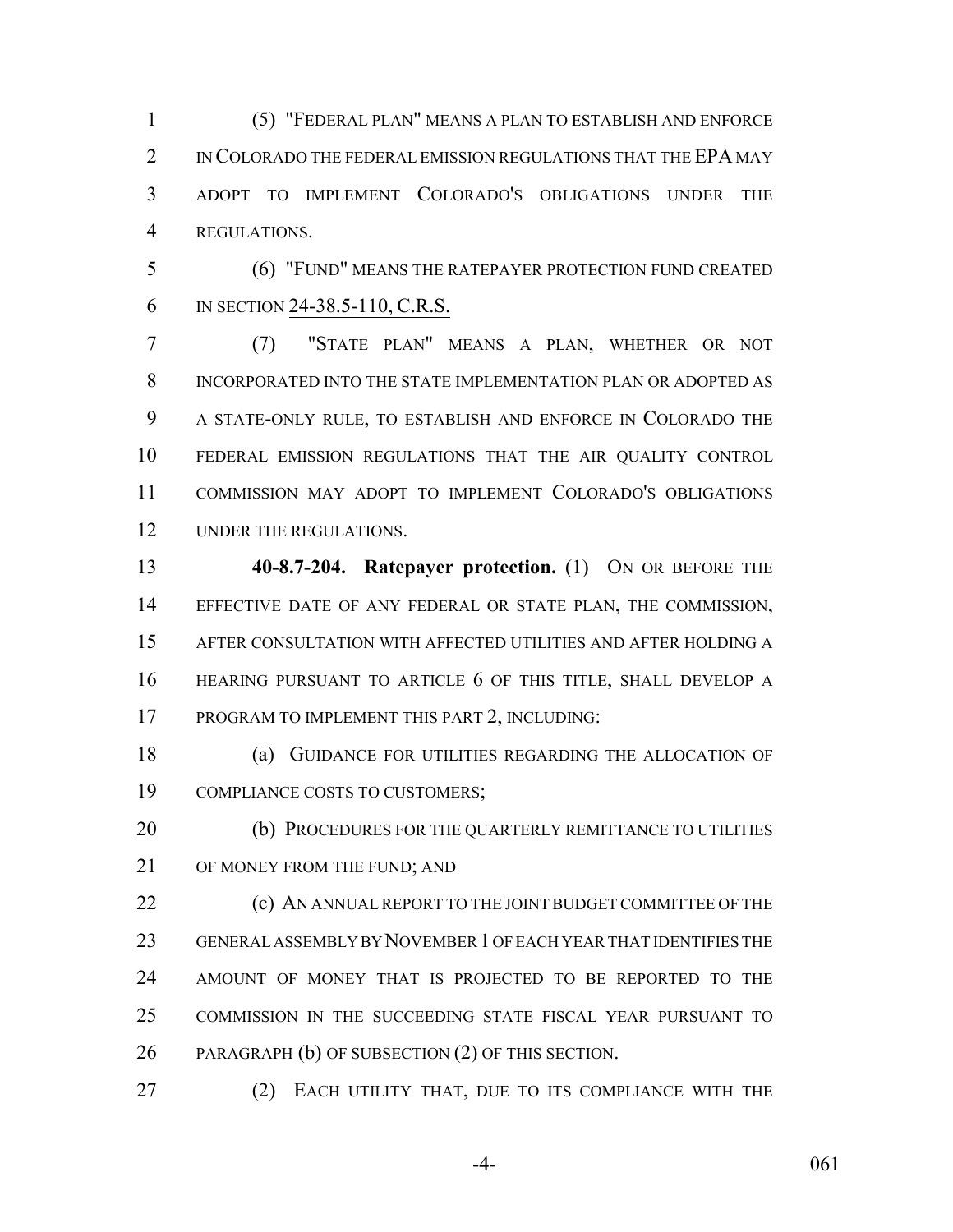FEDERAL EMISSION REGULATIONS, INCURS INCREASED COSTS THAT THE UTILITY IS ENTITLED TO RECOVER IN FULL OR IN PART SHALL:

 (a) SEPARATELY STATE ON EACH CUSTOMER'S REMITTANCE DEVICE:

 (I) THE AMOUNT OF SUCH COSTS THAT ARE ALLOCATED TO THE CUSTOMER DURING THE BILLING PERIOD COVERED BY THE REMITTANCE DEVICE; AND

 (II) THAT THE CUSTOMER'S ALLOCATION IS PAID THROUGH THE 9 RATEPAYER PROTECTION PROGRAM CREATED BY THIS PART 2;

(b) REPORT THE AMOUNT TO THE COMMISSION; AND

(c) NOT CHARGE THE AMOUNT TO THE CUSTOMER.

 (3) THE COMMISSION SHALL QUARTERLY REMIT FROM THE FUND TO EACH UTILITY THAT REPORTS AN AMOUNT TO THE COMMISSION PURSUANT TO PARAGRAPH (b) OF SUBSECTION (2) OF THIS SECTION THE TOTAL OF SUCH AMOUNTS REPORTED BY THAT UTILITY DURING THE PREVIOUS QUARTER. IF THE AVAILABLE BALANCE IN THE FUND IS INSUFFICIENT TO 17 FULLY REMIT ALL AMOUNTS, THE STATE TREASURER SHALL TRANSFER FROM THE GENERAL FUND TO THE FUND ENOUGH MONEY TO FULLY REMIT ALL AMOUNTS.

 **40-8.7-205. Ratepayer impact analysis - appropriation.** (1) THE COMMISSION SHALL CONDUCT AND PERIODICALLY UPDATE, INCLUDING DURING ANY UTILITY RATE-MAKING HEARING AND INTEGRATED RESOURCE PLANNING PROCEEDING, AN ECONOMIC ANALYSIS OF UTILITIES' COSTS OF COMPLIANCE WITH THE FEDERAL EMISSION REGULATIONS FOR THE PURPOSE OF MAKING THE ANNUAL REPORT TO THE 27 JOINT BUDGET COMMITTEE PURSUANT TO SECTION 40-8.7-204(1) (c). THE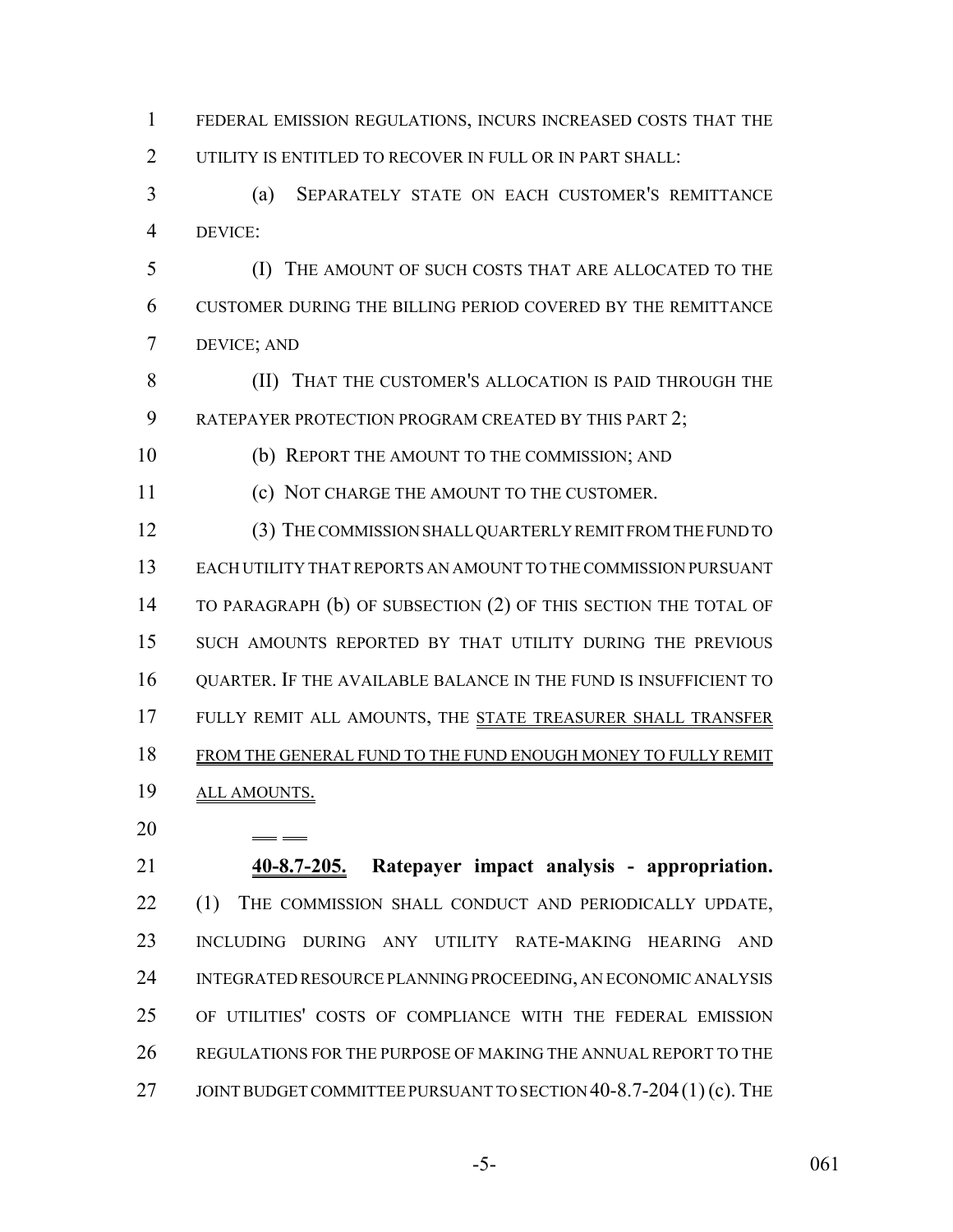COMMISSION SHALL MAKE SPECIFIC FINDINGS REGARDING ITS CONCLUSIONS ABOUT THE COSTS OF COMPLIANCE AND WHETHER ITS CURRENT RATEPAYER IMPACT ANALYSIS IS ACCURATE OR MUST BE ADJUSTED. (2) THE GENERAL ASSEMBLY SHALL ANNUALLY TRANSFER TO THE FUND SUFFICIENT MONEY FROM THE GENERAL FUND TO ENABLE THE COMMISSION TO MAKE THE REMITTANCES REQUIRED BY THIS SECTION. **SECTION 2.** In Colorado Revised Statutes, **add** 24-38.5-110 as follows: **24-38.5-110. Ratepayer protection fund.** (1) THE RATEPAYER 12 PROTECTION FUND IS HEREBY CREATED IN THE STATE TREASURY. THE FUND CONSISTS OF MONEY APPROPRIATED TO THE FUND PURSUANT TO 14 SECTION 40-8.7-205 (2), C.R.S. THE STATE TREASURER SHALL CREDIT ALL 15 INTEREST AND INCOME DERIVED FROM THE DEPOSIT AND INVESTMENT OF 16 MONEY IN THE FUND TO THE FUND. (2) THE PUBLIC UTILITIES COMMISSION SHALL USE THE FUND ONLY TO: (a) REMIT TO UTILITIES THE AMOUNTS REPORTED TO THE COMMISSION AS SPECIFIED IN SECTION 40-8.7-204 (1) (b), C.R.S.; AND (b) COVER ITS DIRECT COSTS IN ADMINISTERING THE RATEPAYER 22 PROTECTION PROGRAM CREATED IN PART 2 OF ARTICLE 8.7 OF TITLE 40, 23 C.R.S., WHICH MUST NOT EXCEED THREE PERCENT OF THE AVERAGE ANNUAL BALANCE OF THE FUND. (3) MONEY IN THE FUND IS CONTINUOUSLY APPROPRIATED TO THE 26 COMMISSION FOR THESE PURPOSES. **SECTION 3.** In Colorado Revised Statutes, **amend** 40-8.7-101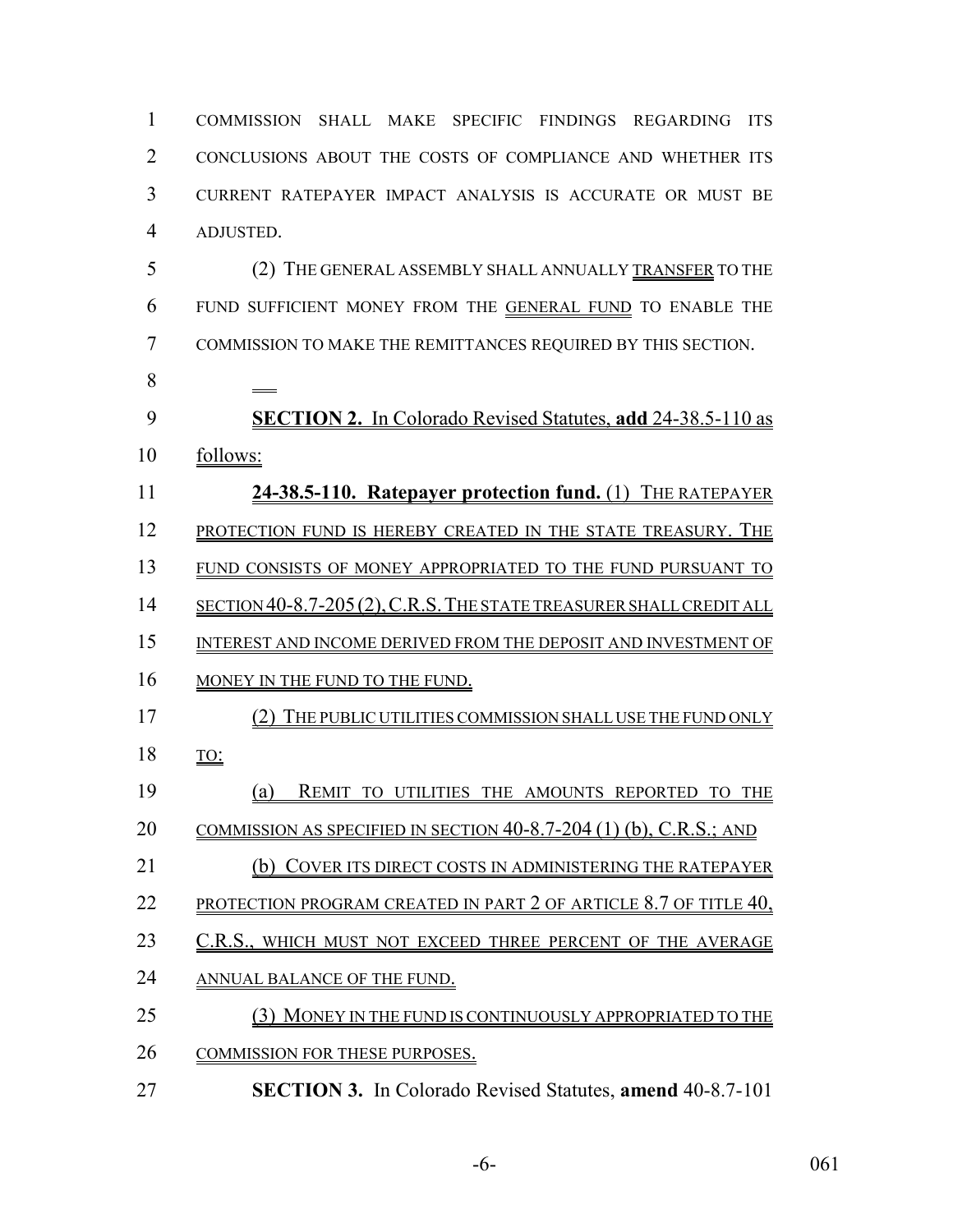as follows:

 **40-8.7-101. Short title.** THE SHORT TITLE OF this article shall be known and may be cited as PART 1 IS the "Low-income Energy Assistance Act".

 **SECTION 4.** In Colorado Revised Statutes, 40-8.7-103, **amend** introductory portion and (1) as follows:

 **40-8.7-103. Definitions.** As used in this article PART 1, unless the context otherwise requires:

 (1) "Alternative energy assistance program" means a program operated by a municipally owned electric and gas utility or cooperative electric association that is not part of the energy assistance program 12 established pursuant to this article PART 1.

 **SECTION 5.** In Colorado Revised Statutes, 40-8.7-104, **amend** 14 (1) and (2) as follows:

 **40-8.7-104. Energy assistance program - creation - energy assistance charge - rules.** (1) There is hereby created the low-income energy assistance program to collect and disburse an optional energy 18 assistance contribution in Colorado in accordance with this article PART 1.

20 (2) Except as otherwise provided in this article PART 1, every utility doing business in Colorado shall participate in the energy assistance program and shall provide the opportunity for utility customers to make an optional energy assistance contribution on the monthly remittance device on their utility billing statement beginning September 25 1, 2006. Each utility shall provide the opportunity for customers to donate the optional energy assistance contribution as provided in section 40-8.7-105 (2).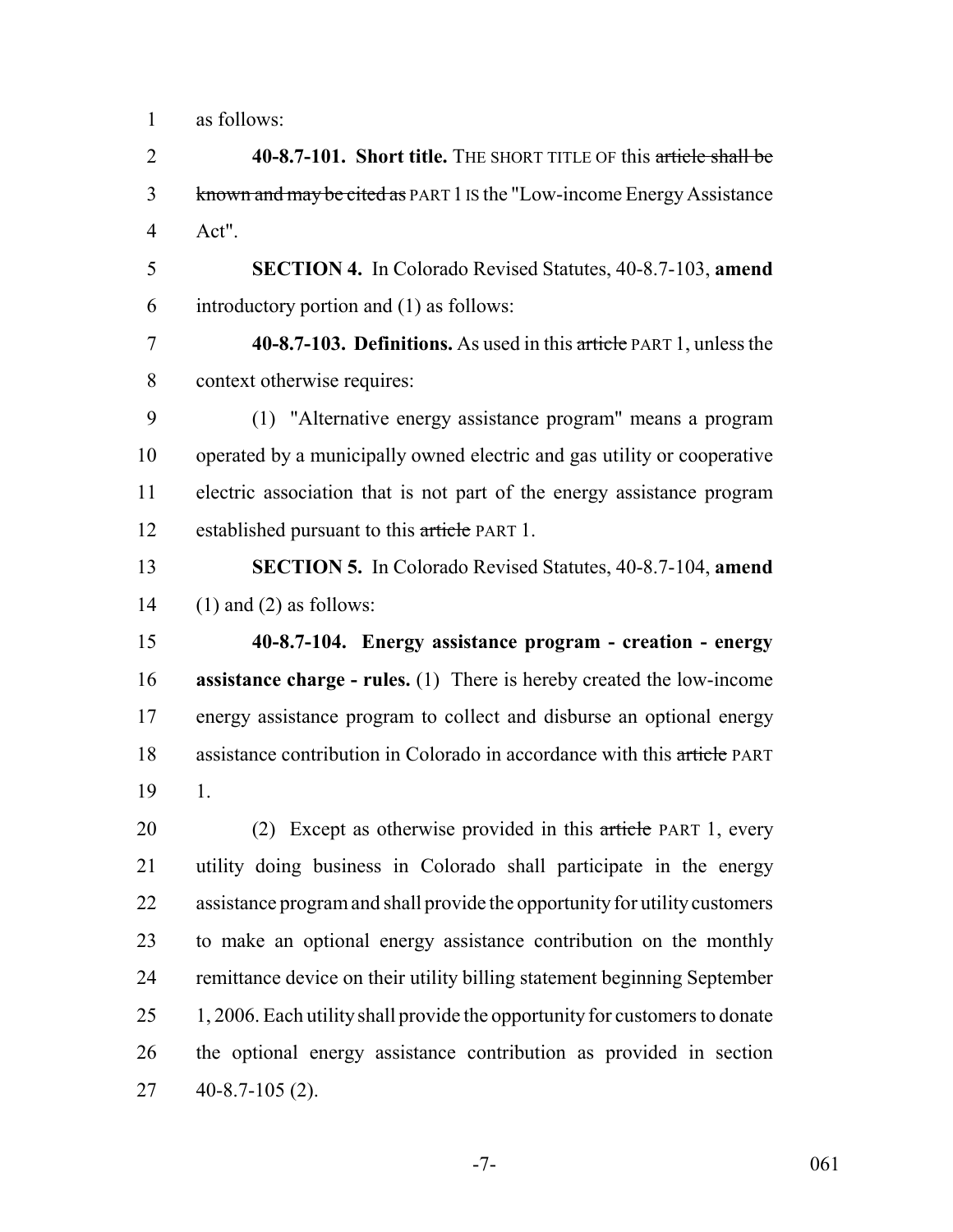**SECTION 6.** In Colorado Revised Statutes, 40-8.7-106, **amend** 2 (1) introductory portion, (2), and (3) (a) as follows:

 **40-8.7-106. Municipally owned gas, electric, and gas and electric utilities and cooperative electric associations.** (1) If a municipally owned gas, electric, or gas and electric utility or a cooperative electric association operates an alternative energy assistance program to support its low-income customers with their home energy needs, then the governing body of the municipally owned gas, electric, or gas and electric utility or cooperative electric association may self-certify its alternative energy assistance program and, upon self-certification, shall 11 have no obligations under this article PART 1. The municipally owned utility or cooperative electric association shall submit a statement to the organization that such utility or cooperative electric association has an alternative energy assistance program. In order for such utility or cooperative electric association to self-certify, such alternative energy assistance program shall meet the following criteria:

 (2) If the governing body of a municipally owned gas, electric, or gas and electric utility or a cooperative electric association determines that the service area of such utility or cooperative has a limited number of people who qualify for energy assistance, such utility or cooperative 21 electric association may be exempt from the obligations of this article PART 1.

 (3) If a municipally owned gas, electric, or gas and electric utility or cooperative electric association has not self-certified an alternative energy assistance program pursuant to subsection (1) of this section or has not exempted itself pursuant to subsection (2) of this section, such utility or cooperative electric association shall collect an optional energy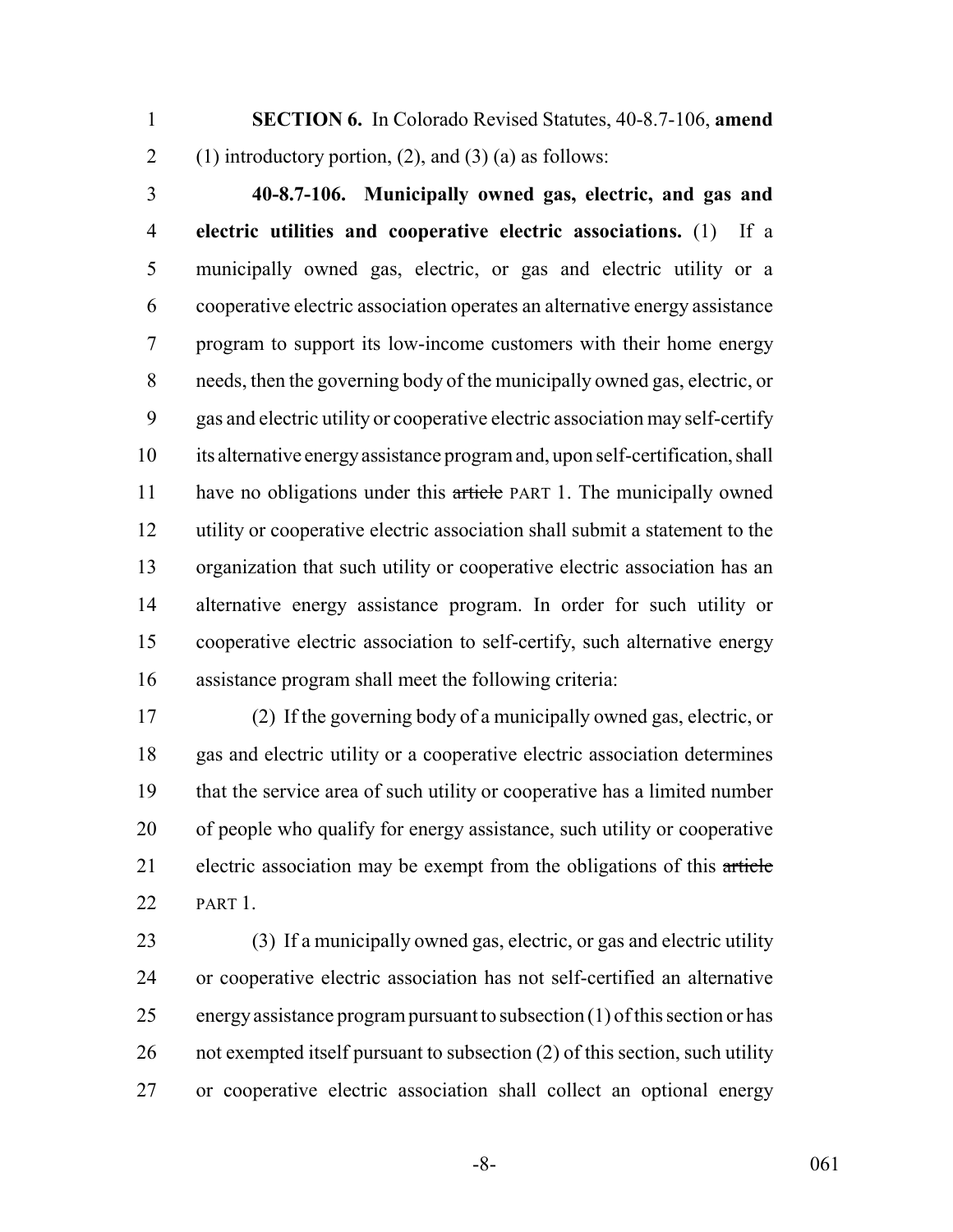1 assistance charge from its customers as provided in section 40-8.7-104 (1) 2 and (2) or pursuant to a procedure approved by the governing municipal utility or cooperative, which procedure shall be designed to notify all customers at least twice each year of the option to contribute by means of a monthly energy assistance charge and shall provide a convenient means for customers to exercise that option. In such circumstances, the governing body of such utility or cooperative shall determine the disposition and delivery of the optional energy assistance charge that it collects on the following basis:

 (a) The governing body may elect to deliver the optional charge 11 that it collects to the organization for distribution in accordance with this 12 article PART 1.

 **SECTION 7.** In Colorado Revised Statutes, 40-8.7-107, **amend** (1) introductory portion and (3) as follows:

 **40-8.7-107. Disposition of money.** (1) Each gas and electric 16 utility shall transfer the moneys MONEY from the energy assistance 17 contributions collected under this article PART 1 to the organization on the following schedule:

 (3) The organization shall pay the public utilities commission 20 from the moneys MONEY transferred to the organization pursuant to subsection (1) of this section for any administrative costs incurred 22 pursuant to this article PART 1.

 **SECTION 8.** In Colorado Revised Statutes, 40-8.7-108, **amend** 24 (1) and (3) as follows:

 **40-8.7-108. Energy outreach Colorado - administration of the energy assistance charge.** (1) The organization shall hold and 27 administer all moneys MONEY collected pursuant to this article PART 1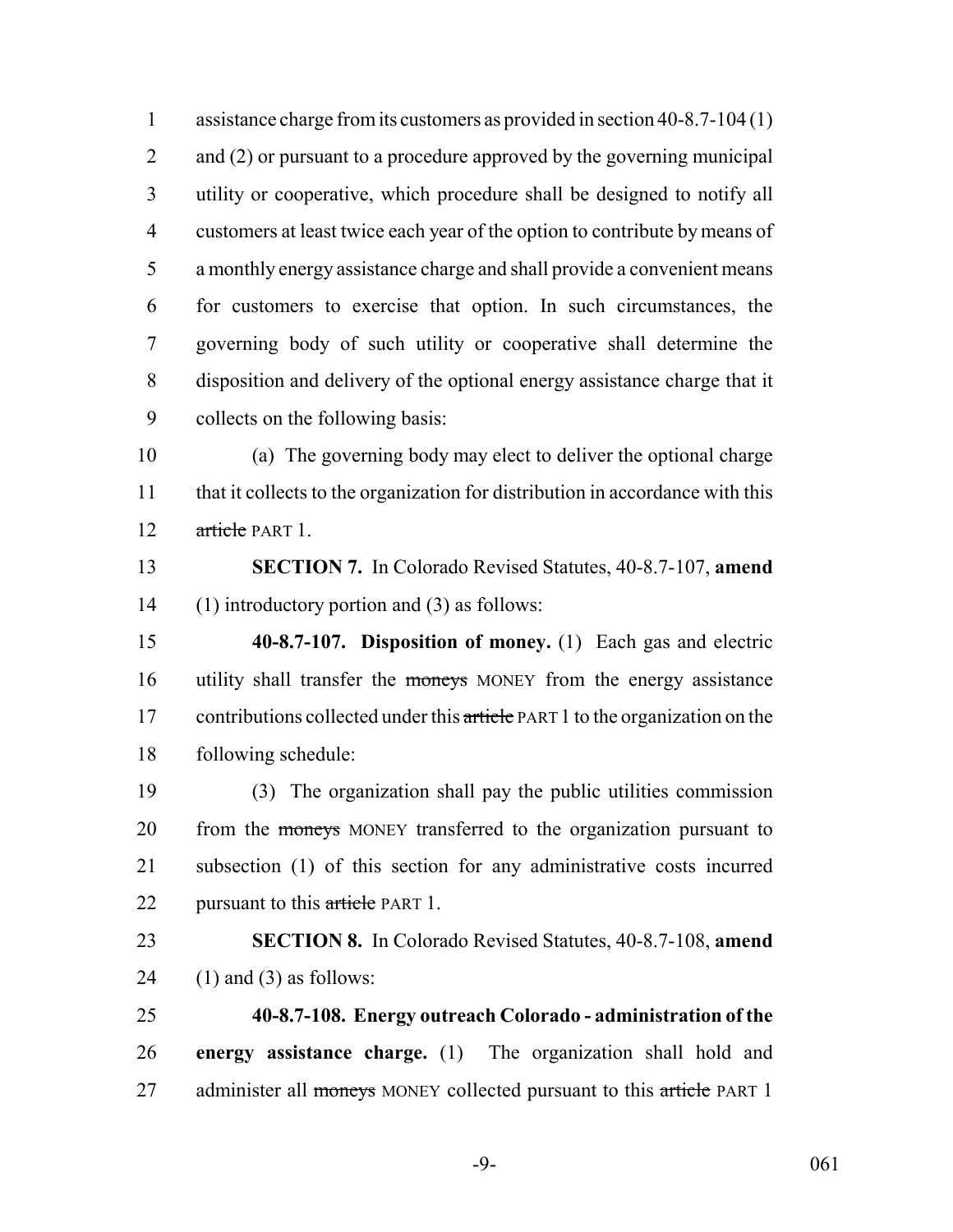delivered to it by the utilities pursuant to section 40-8.7-107 in a separately identifiable account, which shall be restricted to the purposes 3 set forth in this article PART 1. The organization shall maintain its books and records pertaining to the energy assistance contributions in accordance with generally accepted accounting principles and, in 6 addition, shall maintain records adequate to identify the moneys MONEY 7 collected by each utility. If the organization commingles the moneys MONEY collected and delivered with other assets of the organization for investment purposes, the organization shall maintain accurate accounts 10 of the investment moneys MONEY and shall credit or charge a pro rata portion of all investment earnings, gains, or losses to the account that holds the energy assistance charges.

 (3) The organization shall, on an annual basis, develop a budget for the energy assistance program to determine the allocation of the energy assistance contributions collected under this article PART 1.

 **SECTION 9.** In Colorado Revised Statutes, 40-8.5-103.5, **amend** (4) (a) introductory portion as follows:

 **40-8.5-103.5. Commission created - duties.** (4) (a) No later than December 15, 2008, the commission shall make recommendations to the governor, the speaker of the house of representatives, and the president of the senate regarding any necessary legislative changes to improve the effectiveness and efficiency of the state's low-income energy assistance services provided pursuant to PART 1 OF article 8.7 of this title and section 26-1-109, C.R.S. With assistance and consultation from representatives from two counties chosen by the executive director, or his or her designee, of Colorado counties, incorporated, or its successor organization, the commission shall assess the strengths and weaknesses